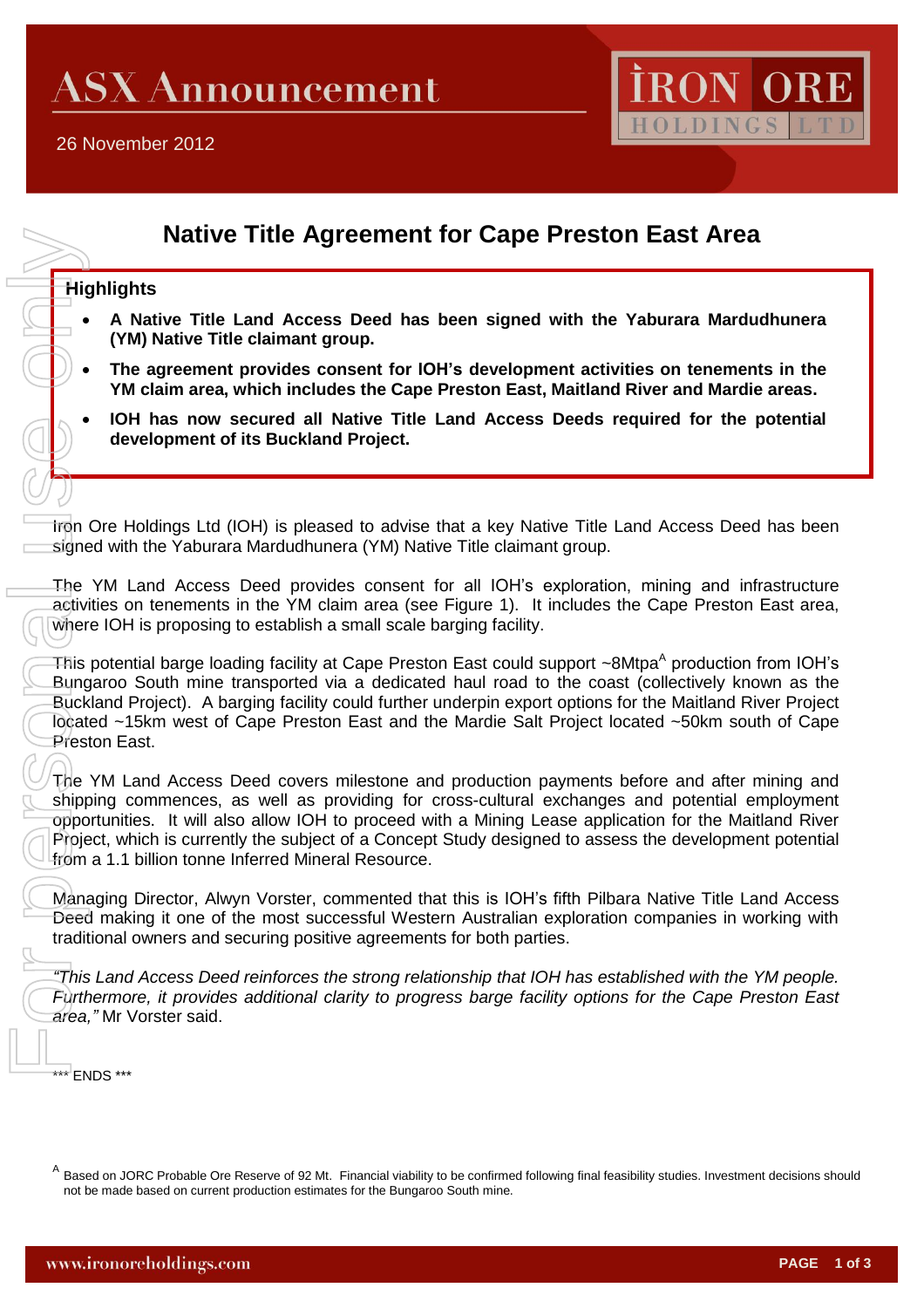

**Figure 1: Yaburara Mardudhunera Native Title Claim Area**

**Signing Ceremony between IOH and YM Group**



From left to right: Sherona Boona (YM Representative); Robert Boona (YM Representative); Mal Randall (IOH Director); Kevin Cosmos (YACMAC); Audrey Cosmos (YACMAC); Alwyn Vorster (IOH Managing Director)